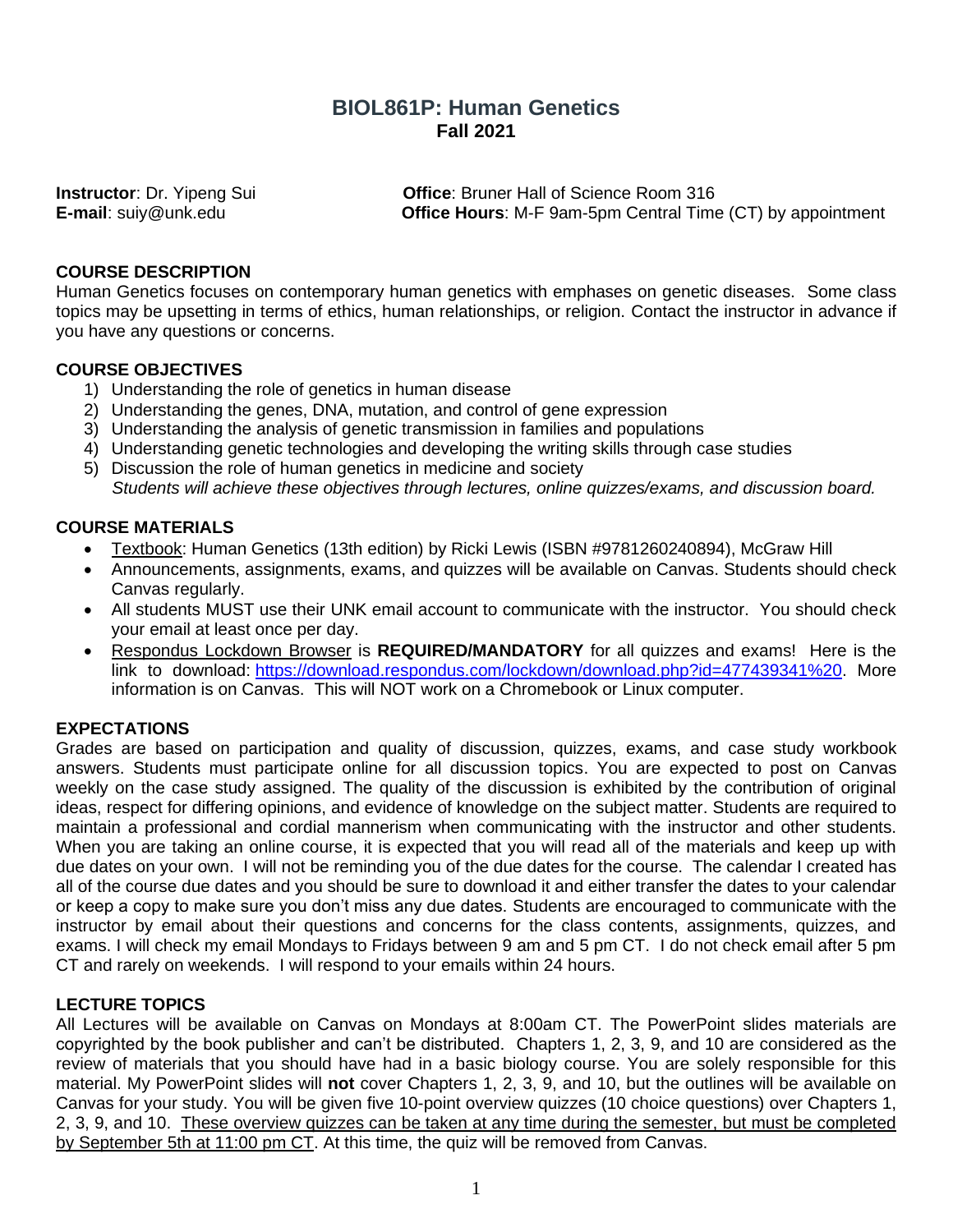## **NOTICE ON USE OF COPYRIGHT MATERIAL**

The materials on the course Canvas site and given in lecture are only for the use of students enrolled in this course for purposes associated with this course and may not be retained or further disseminated. The materials on the course Canvas site and in class may be protected by copyright, and any further use or dissemination of this material may be in violation of Federal copyright law and University sanctions including failure in the course.

## **GRADE SCALE**

Grades will be assigned using the standard grading scale for the Department of Biology, as follows: A+ (98.0- 100%), A (92.0-97.9%), A- (90.0-91.9%), B+ (88.0-89.9%), B (82.0-87.9%), B- (80.0-81.9%), C+ (78.0-79.9%), C (72.0-77.9%), C- (70.0-71.9%), D+ (68.0-69.9%), D (62.0-67.9%), D- (60.0-61.9%), and F (below 60%). Grade assignments are final unless there is a calculation error.

## **GRADING SCHEME**

Changes may be made at the discretion of the instructor.

| <b>Activities</b>                 | <b>Points</b> | Due date                                              |  |
|-----------------------------------|---------------|-------------------------------------------------------|--|
| Case Study Discussion Board (11 @ | 220           | 11:00 pm CT on the Sunday of the week when discussion |  |
| 20 pts each)                      |               | board ends                                            |  |
| Quizzes (17 @ 10<br>each,<br>pts  | 170           | 11:00 pm CT on the Sunday of the week;                |  |
| including 5 overview quizzes)     |               | Overview quizzes due at 11pm CT on Sep 5th            |  |
| Exam $#1$                         | 100           | October 3rd Sunday by 5:00 pm CT                      |  |
| Exam $#2$                         | 100           | October 31st Sunday by 5:00 pm CT                     |  |
| Exam $#3$                         | 100           | December 16th Thursday by 5:00 pm CT                  |  |
| <b>Total Points</b>               | 690           |                                                       |  |

**EXAMS:** Exams may be composed of multiple choice, true/false, application problems, case studies, and/or short essays. The material on the exam will cover lecture material only, not the Case Studies for Discussion Board. Respondus Lockdown Browser is required for online exams and quizzes. The amount of time allotted will be announced at the time of the test. If you run out of time while taking the test, you will not be given extra time. If you have a problem while taking your test, send me an email and I will deal with it as soon as possible. The computer displays a message to me that tells me what kind of problem you had, whether you took too much time or there was a computer problem. **You must take all three exams to receive full credit. If you miss an exam, you will automatically fail and receive a letter grade of an "F".** The dates for the exams are listed on the schedule. The exam will be made available at 8:00 am CT on Monday of the week listed and taken off at 5:00 pm CT on the dates listed in Grading Scheme. **THE DEADLINE IS FINAL! The tests will be removed at 5 pm CT on the due date.** Makeup exams will be given only under extreme or extenuating circumstances, which can be documented! In any and all cases, the final validity and acceptability of any excuse for absence are at the instructor's discretion. The grading will be finished within a week after the quizzes, exams, and assignments are closed.

**QUIZZES:** Throughout the semester, you will be given 17 timed quizzes worth 10 points each, which will be taken using the Respondus Lockdown Browser. Of these, five overview quizzes (over the review material for Chapters 1, 2, 3, 9, and10) must be taken by 11pm CT on Sep 5th. The other 12 quizzes will cover the book/lecture materials (not including the case studies). The dates for the quizzes are listed on the schedule and will be open at 8:00 am CT on the Monday of the week and closed at 11:00 pm CT on Sunday of the week. For all quizzes, you will be answering 10 multiple choice or true/false questions. You will have only one chance to answer the question and will not be allowed to go back and change answers. Therefore, make sure to answer carefully. If we have done calculations in the lecture for a certain week, make sure to have a calculator with you at the time of the test. If you run out of time while taking the quiz, you will not be given extra time. If you have a problem while taking your quiz, send me an email and I will deal with it as soon as possible. **THE DEADLINE IS FINAL! The quiz will be removed at 11:00 pm CT on the Sunday due date.**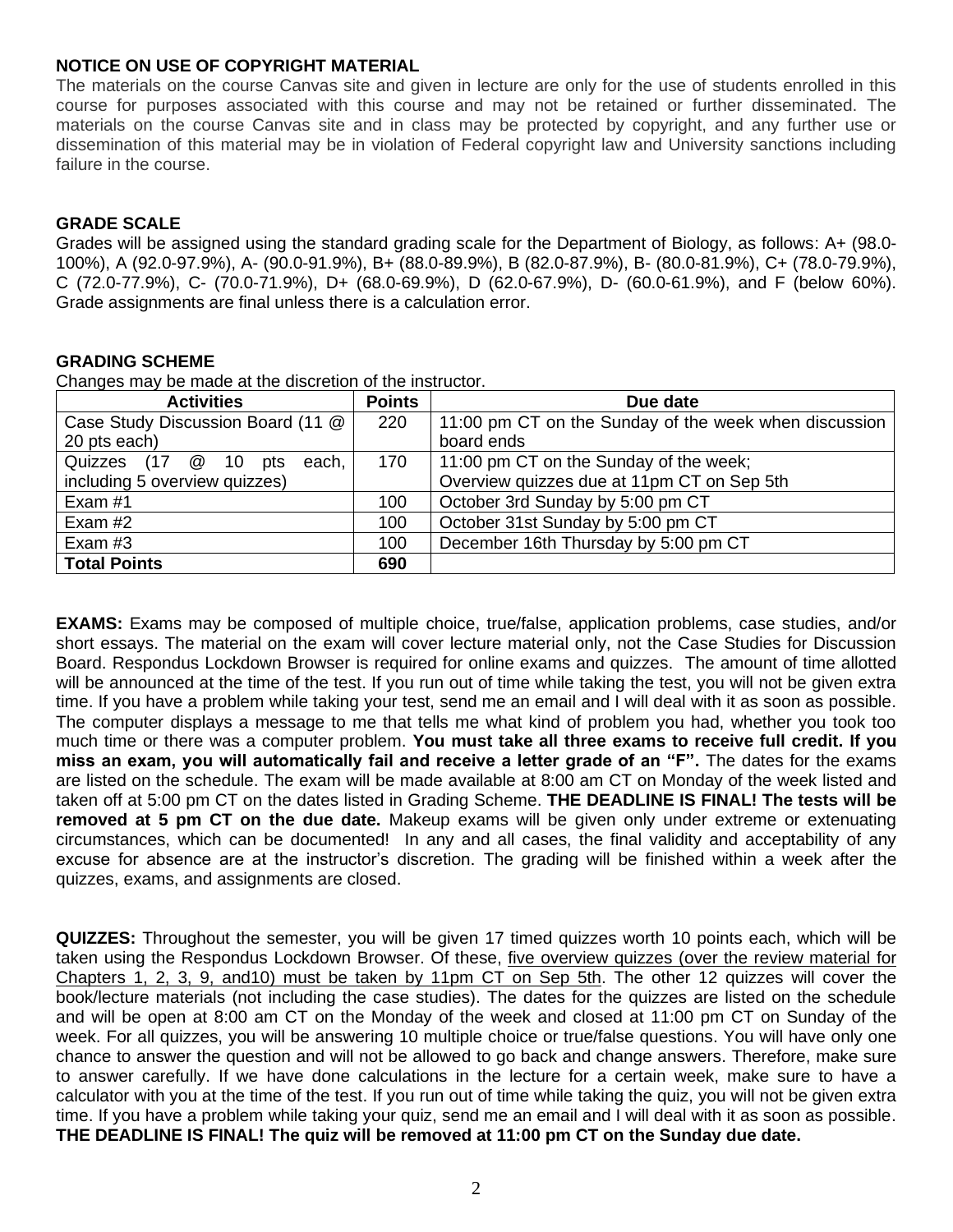**GENERAL DISCUSSION BOARD:** For this class, there will be two discussion boards. One will be for introductions, syllabus discussion, general questions, and questions over lecture. With the exception of the introductions and syllabus forums, the general discussion board will **not be graded** and there will be no groups established. If you have questions about lecture material, please post it here. Do not post questions about the quizzes or exams here. If you have a question about a quiz or exam you have taken, email me directly.

**CASE STUDY DISCUSSION BOARD:** The second discussion board will be the Case Study Discussion Board. The instructor will post the weekly Case Study questions that you can also find in your textbook at the end of the chapter. To receive a satisfied grade in this discussion board, you are expected to a) actively contribute to the discussion, b) read proper literature, and c) solve the case questions. For each weekly case study discussion board, you must post at least one case-related topic (such as the case-related knowledge you learned from the literature reading), and reply to at least two other's postings or comments. You are to discuss the case during the week and turn in the final document through Canvas. **Either Word file format or PDF format is accepted.** You are to format the document as follows with 1" margins all around, 12pt Arial font, Double spacing, Students name in the *right hand corner of the header*, Case Study # and the date in *left hand corner of the header*. The document **must contain 2 peer reviewed primary science research articles.** You do not have a limit to the number of references used, but you must have a minimum of **2 peer-reviewed scientific primary research** journal articles. You may consult NCBI publication database [\(https://pubmed.ncbi.nlm.nih.gov/\)](https://pubmed.ncbi.nlm.nih.gov/), NCBI OMIM [\(www.ncbi.nlm.nih.gov/sites/entrez?db=omim\)](http://www.ncbi.nlm.nih.gov/sites/entrez?db=omim), and NCBI Disease [\(www.ncbi.nlm.nih.gov/disease/\)](http://www.ncbi.nlm.nih.gov/disease/) for your answer. These will not count as your 2 peer reviewed references, but you can use them as the platform to find the literature you want to cite. Books and other websites are not counted as references. In the text, cite references should be by superscripted number<sup>1</sup>. In your reference list, use the following format (note punctuation, capitalization, and abbreviation). The references are listed in the order they are cited in the paper, not in alphabetical or chronological order. They should be single-spaced and this is the only part of the paper that is single-spaced.

*Journal articles:*

- 1. Sinoway MP, Kitagawa K, Timsit S, Hashim GA, Colman DR. 1994. Proteolipid protein
- interactions in transfectants: implications for myelin assembly. J Neurosci Res 37:551-562.
- *Web page:*
- 2. Converse PJ. 2006. Zinc finger protein 175; ZNF175. *OMIM*. Retrieved on August 1, 2018 from https://omim.org/entry/601139.

All of your discussion to answer these questions should be made over Canvas so that I can witness the interactions. I will post the grading rubric on case study discussion board. **LATE PAPERS WILL NOT BE ACCEPTED UNDER ANY CIRCUMSTANCES!**

### **BONUS POINTS OR EXTRA CREDIT**

I don't give Bonus Points/Extra Credit to Graduate Students, so please don't ask.

## **LATE WORK/MAKE-UP EXAM POLICY**

Students are strongly encouraged to complete assignments, quizzes, and exams several hours before due. There will be no opportunity to make up missed quizzes, assignments or exams, and a score of zero will be assessed. The deadline is final! The exams will be removed at 5:00 pm on the due date. Late papers will not be accepted! Makeup exams will be given only under extreme or extenuating circumstances, which can be documented! In any and all cases, the final validity and acceptability of any excuse for absence are at the instructor's discretion.

### **PLAGIARISM AND ACADEMIC DISHONESTY**

Neither will be tolerated! I have a **ZERO TOLERANCE POLICY** for both of these. Do either of them and you will automatically fail this course, not be allowed to re-enroll, possibly have criminal charges brought against you, and possibly be unable to enroll in future Biology courses.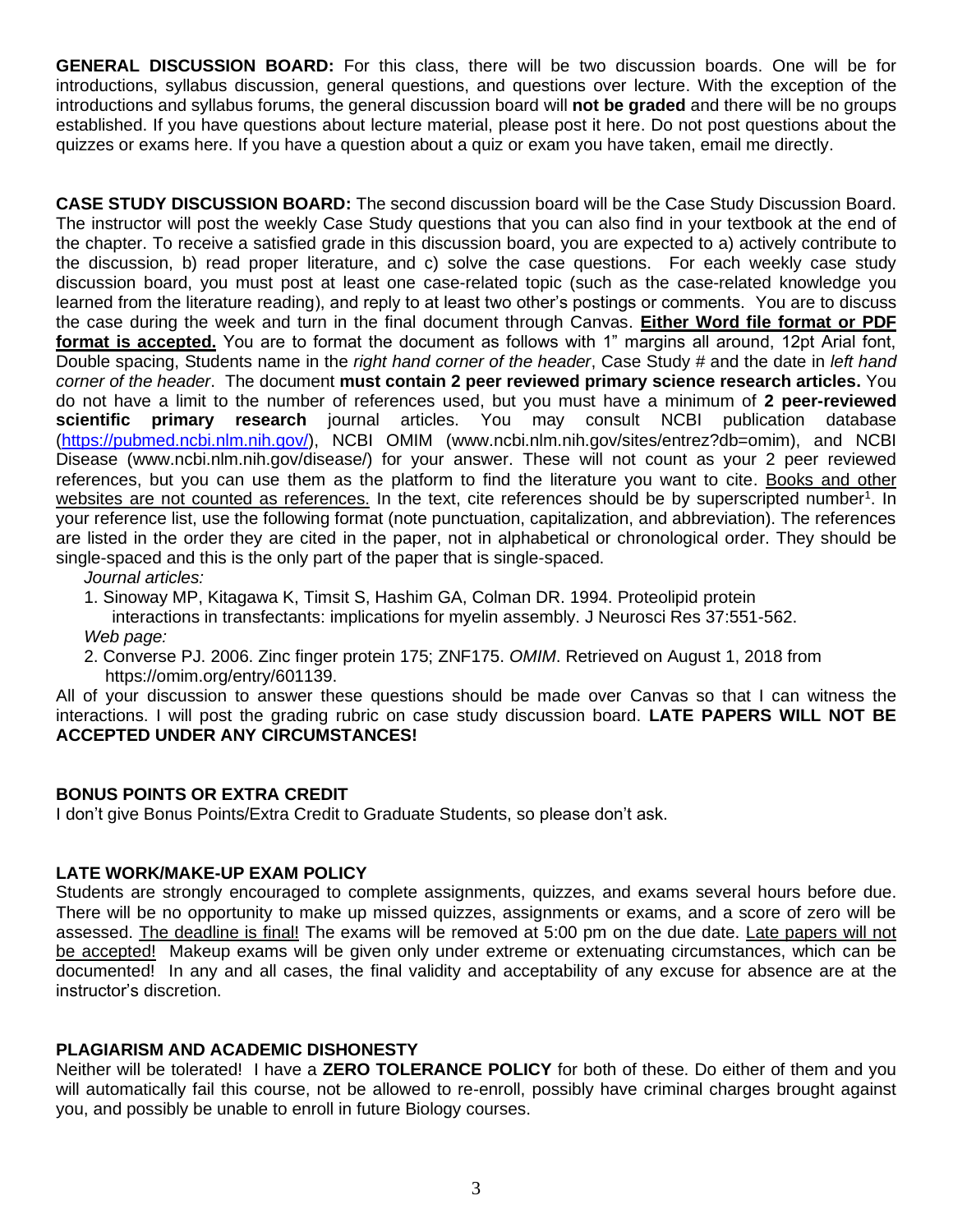### **STUDENTS WITH DISABILITIES**

It is the policy of the University of Nebraska at Kearney to provide flexible and individualized reasonable accommodation to students with documented disabilities. To receive accommodation services for a disability, students must be registered with the UNK Disabilities Services for Students (DSS) office, 175 Memorial Student Affairs Building, 308-865-8214 or by email *[unkdso@unk.edu](mailto:unkdso@unk.edu)* 

### **UNK STATEMENT OF DIVERSITY & INCLUSION**

UNK stands in solidarity and unity with our students of color, our Latinx and international students, our LGBTQIA+ students and students from other marginalized groups in opposition to racism and prejudice in any form, wherever it may exist. It is the job of institutions of higher education, indeed their duty, to provide a haven for the safe and meaningful exchange of ideas and to support peaceful disagreement and discussion. In our classes, we strive to maintain a positive learning environment based upon open communication and mutual respect. UNK does not discriminate on the basis of race, color, national origin, age, religion, sex, gender, sexual orientation, disability or political affiliation. Respect for the diversity of our backgrounds and varied life experiences is essential to learning from our similarities as well as our differences. The following link provides resources and other information regarding D&I: <https://www.unk.edu/about/equity-access-diversity.php>

## **STUDENTS WHO ARE PREGNANT**

It is the policy of the University of Nebraska at Kearney to provide flexible and individualized reasonable accommodation to students who are pregnant. To receive accommodation services due to pregnancy, students must contact Cindy Ference in Student Health, 308-865-8219. The following link provides information for students and faculty regarding pregnancy rights. [http://www.nwlc.org/resource/pregnant-and-parenting](https://urldefense.proofpoint.com/v2/url?u=http-3A__www.nwlc.org_resource_pregnant-2Dand-2Dparenting-2Dstudents-2Drights-2Dfaqs-2Dcollege-2Dand-2Dgraduate-2Dstudents&d=DwMFAg&c=Cu5g146wZdoqVuKpTNsYHeFX_rg6kWhlkLF8Eft-wwo&r=BJkIhAaMtWY7PlqIhIOyVw&m=RgBL3s2VNHfvD5ReMK2q_PhwYU8dbEt1vxs1BO4WkpQ&s=MmB91XAzaW-E7UPMXPGx9tWJQbTWJYyYzM8gLjhEzQ0&e=)[students-rights-faqs-college-and-graduate-students](https://urldefense.proofpoint.com/v2/url?u=http-3A__www.nwlc.org_resource_pregnant-2Dand-2Dparenting-2Dstudents-2Drights-2Dfaqs-2Dcollege-2Dand-2Dgraduate-2Dstudents&d=DwMFAg&c=Cu5g146wZdoqVuKpTNsYHeFX_rg6kWhlkLF8Eft-wwo&r=BJkIhAaMtWY7PlqIhIOyVw&m=RgBL3s2VNHfvD5ReMK2q_PhwYU8dbEt1vxs1BO4WkpQ&s=MmB91XAzaW-E7UPMXPGx9tWJQbTWJYyYzM8gLjhEzQ0&e=)

## **REPORTING STUDENT SEXUAL HARASSMENT, SEXUAL VIOLENCE OR SEXUAL ASSAULT**

Reporting allegations of rape, domestic violence, dating violence, sexual assault, sexual harassment, and stalking enables the University to promptly provide support to the impacted student(s), and to take appropriate action to prevent a recurrence of such sexual misconduct and protect the campus community. Confidentiality will be respected to the greatest degree possible. Any student who believes she or he may be the victim of sexual misconduct is encouraged to report to one or more of the following resources:

**Local Domestic Violence, Sexual Assault Advocacy Agency** 308-237-2599

## **Campus Police (or Security)** 308-865-8911

## **Title IX Coordinator** 308-865-8655

Retaliation against the student making the report, whether by students or University employees, will not be tolerated. If you have questions regarding the information please contact **Mary Chinnock Petroski, Chief Compliance Officer [\(petroskimj@unk.edu](mailto:petroskimj@unk.edu) or phone 8400).**

## **UNIVERSITY POLICIES RELATED TO COVID-19**

All vaccinated faculty, staff and students, as well as visitors to campus, are encouraged, but not required, to wear face masks indoors. Unvaccinated individuals should continue to wear masks. (Masks are required indoors for all individuals at the University of Nebraska Medical Center.) [https://nebraska.edu/news-and](https://nebraska.edu/news-and-events/news/2021/08/university-of-nebraska-system-updates-covid-19-protocols)[events/news/2021/08/university-of-nebraska-system-updates-covid-19-protocols](https://nebraska.edu/news-and-events/news/2021/08/university-of-nebraska-system-updates-covid-19-protocols)

Consistent with the University of Nebraska's guiding protocols, there are circumstances in which many people in our community may not be able to be vaccinated. Faculty may request, not require, that students wear masks in class under circumstances that clearly indicate unnecessary yet controllable risk of infection. It is the right of instructor to decide if mask wearing will be required, or not, in their classrooms. Please note that pandemic precautions are subject to change. The absence and late assignment submission caused by COVID-19 will NOT receive penalties. If students were affected by the COVID, students should email the instructor as soon as possible so that the instructor could arrange other options for students.